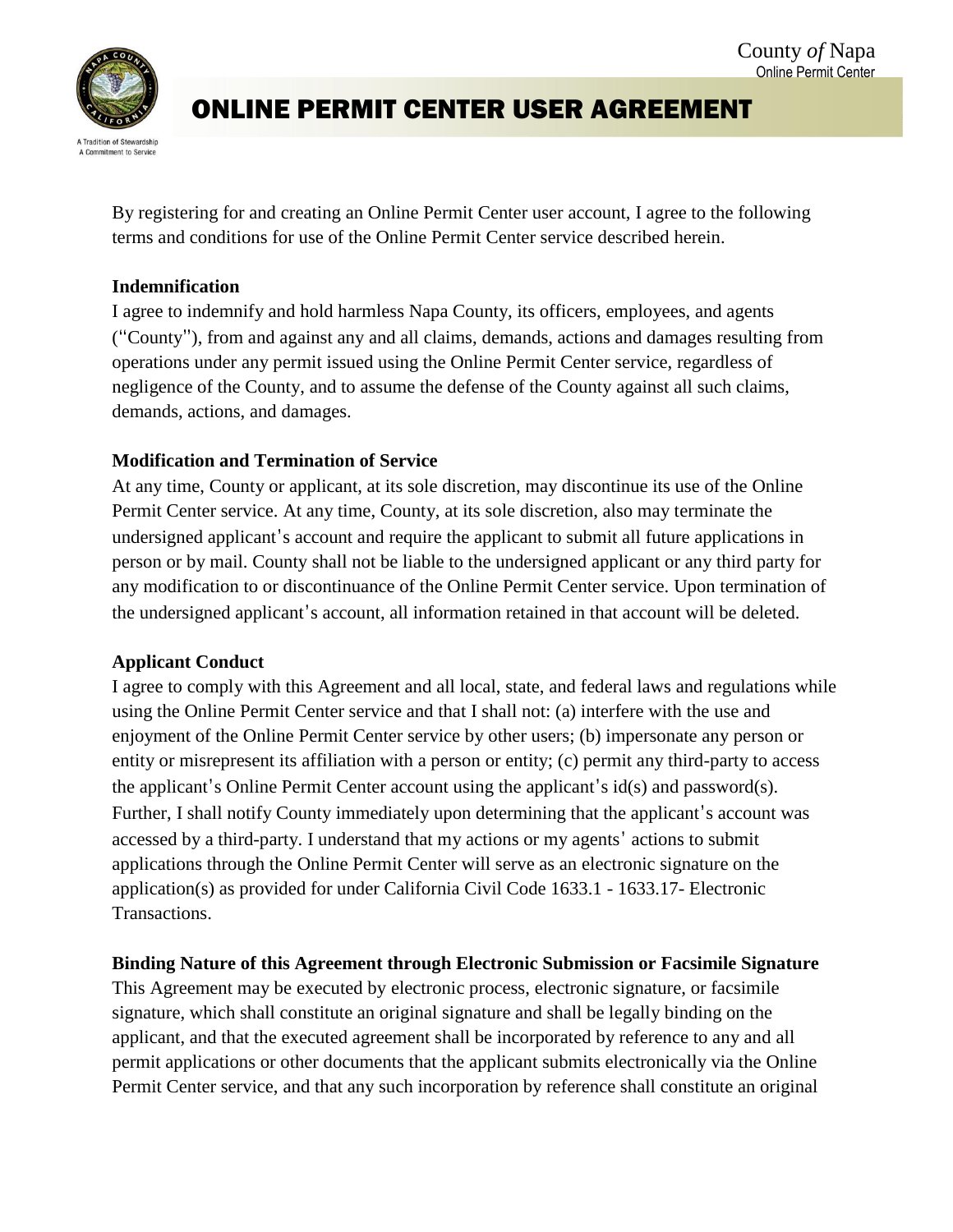signature and shall be legally binding on the applicant. I also agree that any documents relating to the Online Permit Center services may be executed in counterparts, and all such counterparts together shall constitute one and the same document.

In lieu of personal delivery, I understand that I may elect, at my own option and at my own risk, to transmit to Napa County the signatures required on any form, record or document to which I am a party or signatory relating to any Online Permit Center service. I understand that I am responsible for ensuring the complete, legible, timely, and accurate transmission of such documents, and Napa County, and its officers, employees, agencies, and independent contractors (collectively, the "County") shall not be held responsible for any errors or omissions related to the electronic transmission, including, but not limited to errors resulting from failed or delayed transmission, delays resulting from SPAM filters, electronic communication equipment, inability to open attached documents, or other failure of the County to timely receive and act upon these documents.

## **Additional Information Regarding Contractors License Requirements and Workers' Compensation Insurance**

#### **Contractor License Requirements**

Pursuant to Business and Professions Code (Sec. 7031.5), any city or county which requires a permit to construct, alter, improve, demolish or repair any structure prior to its issuance, also requires the applicant for such permit to file a signed statement that he or she is licensed pursuant to the provisions of the California Contractors' State License Law (Chapter 9 (commencing with Section 7000) of Division 3 of the Business and Professions' Code) or that he or she is exempt there from and basis for the alleged exemption. Any violation of Section 7031.5 by any applicant for a permit subjects the applicant to a civil penalty of not more than five hundred dollars (\$500).

- a. Licensed Contractors submitting any permit application or related materials via the Online Permit Center service shall be required to provide verification that the applicant is a contractor holding an active contractor license in good standing issued by the California Contractors State License Board, and agrees to notify County within seven (7) of any change in status or standing of the undersigned applicant's license; and immediately upon being notified of any change in status of the undersigned applicant's license, cease, and withdraw any pending but unissued permit application(s).
- b. Applicant Contractor License Exemptions for Owner-Builders:
	- As owner of the property, applicant or their employees with wages as their sole compensation, will do the work, and the structure is not intended or offered for sale. (Sec. 7044 Business and Professions Code: The Contractors' State License Law does not apply to an owner of the property, who builds or improves thereon, and who does such work himself or herself or through his or her employees, provided that such